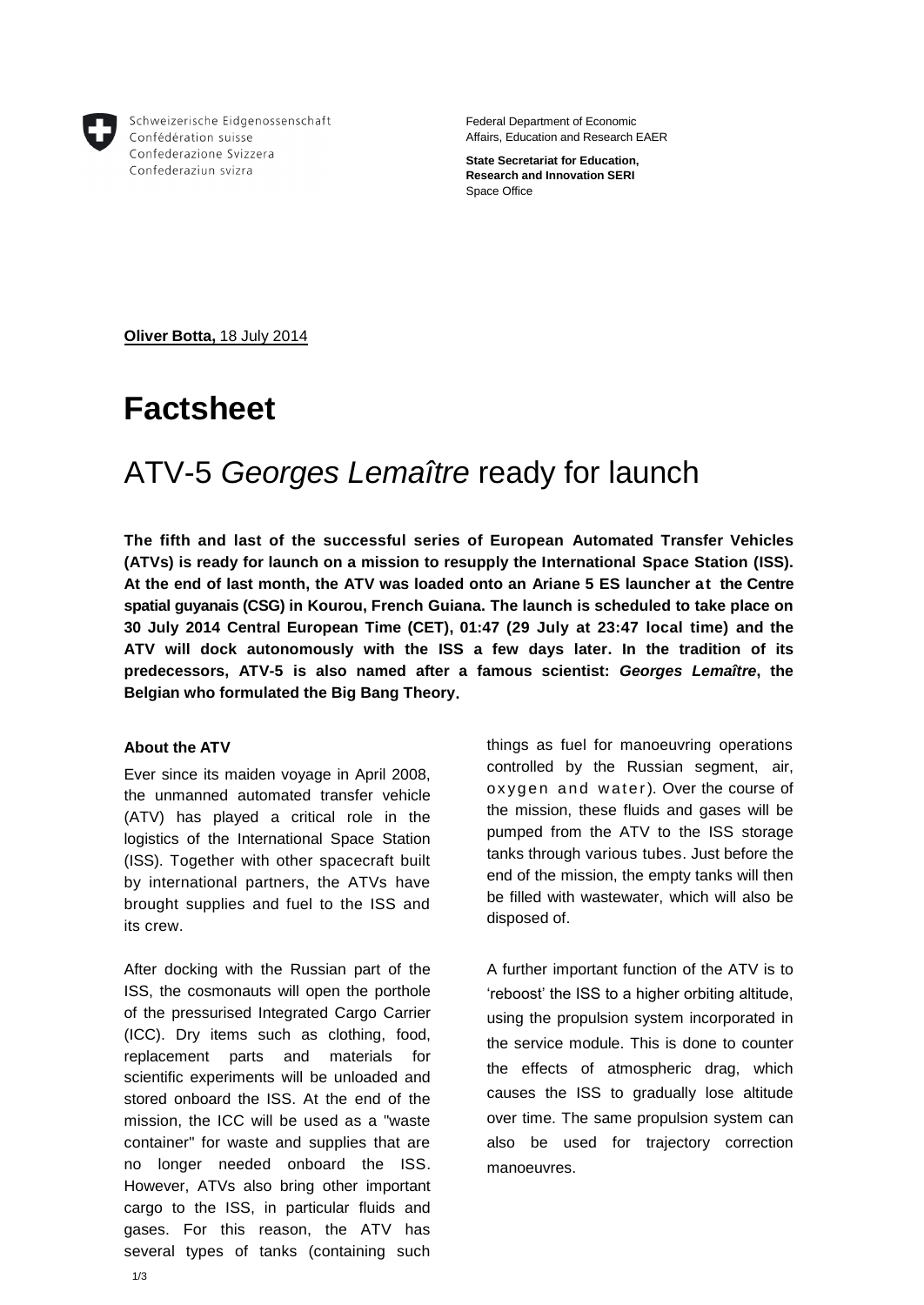### **Teamwork**

Once the ATV-5 is separated from the Ariane 5 ES launcher, its flight is monitored and controlled by the ATV Control Centre (ATV-CC) in Toulouse, France. Docking with the ISS is automatic but closely monitored by the ATV-CC in conjunction with NASA's Mission Control Center (MCC-H) in Houston and Roscosmos Mission Control Center (MCC-M) in Moscow. At the first sign of a malfunction, the ISS crew members, including ESA astronaut Alexander Gerst, also have the ability to interrupt the automated approach manoeuvres at the last minute by pressing an emergency button.

During its entire flight, the ATV's functions will be monitored and controlled by ATV-CC. The ATV will remain docked with the ISS until February 2015. After it disengages from the ISS, the ATV will stay in orbit for a few days before it performs a braking manoeuvre involving brief activation of its forward thrusters. This will allow the ATV to descend into the Earth's atmosphere where it will burn up on re-entry.

#### **To name one's fate**

The ATV maiden flight (ATV-1 *Jules Verne*) took place in 2008 and was considered to be a test flight. The successful operational use of ATVs began in February 2011 with ATV-2 *Johannes Kepler*, followed by ATV-3 *Edoardo Amaldi* in 2012 and ATV-4 *Albert Einstein* in 2013. Of the original nine planned ATVs, only five were built due to cost constraints. As a result, this short but very successful era of ATVs for European aerospace draws to a close with ATV-5 *Georges Lemaître*. The knowledge and technologies that the ESA and European aerospace industry have gained from the ATV programme will be used in future projects, such as in the development of the service module for NASA's new manned *Orion* space capsule.



The ATV-4 *Albert Einstein* as it approaches the ISS in July 2013 (Photo: NASA).

#### **New technologies and a fiery end**

The ATV-5 *Georges Lemaître* carries a total payload of 860 kg fuel for the ISS propulsion system, 855 kg of water and 100 kg of gases. In addition, the ATV-5 has a dry payload capacity of 2,622 kg and 2,118 kg of fuel for reboost manoeuvres. This brings the total payload capacity to 6,555 kg. If we add the ATV-5 unladed mass of 12,039 kg, and the weight of the adapter for the launch vehicle, the total weight is 20,275 kg.

In addition to important transport capacities, the ATV-5 *Georges Lemaître* also serves as a platform for development of new technologies. There is a new infrared sensor that will be tested during the ATV approach with the ISS that may prove useful when manoeuvring towards so-called 'uncooperative' objects such as decommissioned satellites or other space debris. In the future, such technologies could be used for satellites that remove space debris from orbit. Another new technology is a camera system built inside the ATV to film and transmits data as the ATV re-enters and disintegrates in the Earth's atmosphere. This camera system will be similar to the "black boxes" found on aircraft. Since the re-entry for ATV-5 will be carried out at less of an acute angle, useful knowledge will be gained concerning the effects of re-entry on large satellites. This is particularly important when the ISS is slated for re-entry into the Earth's atmosphere at the end of its life cycle. The infrared camera was developed and manufactured by the Swiss company RUAG in Zurich.